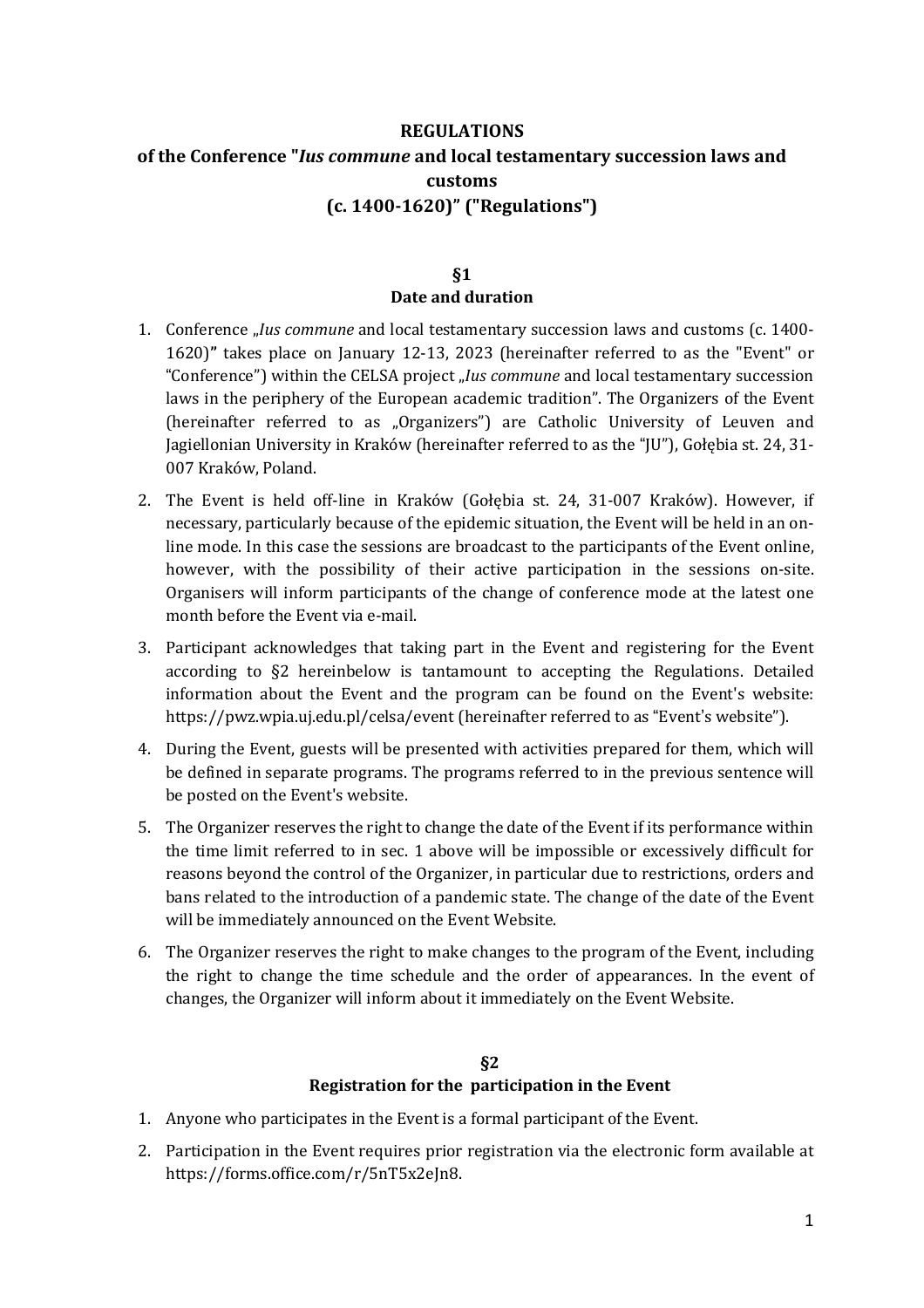- 3. Registration takes place by entering gender, scientific title, name, surname, e-mail address, affiliation, and is carried out through the registration form referred to in §2 sec 2 hereinabove .
- 4. Registration will start on December 15, 2022 at 1 p.m. and will last until January 06, 2023, 00:00 .
- 5. The provisions of the Regulations are binding for the Participants of the Event. Upon registering and accepting the Regulations the Participant confirms that he has read the Regulations and accepts the provisions of the Regulations, which is tantamount to Participant granting their authorizations, permits and licenses referred to in the Regulations Upon registering and accepting the Regulations The Participant undertakes to pay the Participation Fee as indicated on the Event Website.
- 6. The Organizer is not responsible for any incorrect or untrue data provided by the Participant when registering for the participation in the Event.
- 7. The detailed method of registration for participation in the Event and the detailed registration dates are also provided on the Event Website. In case of resignation from participation in the Event, the Participant is obliged to immediately inform the Organizer by sending relevant information to the e-mail address: [maciej.mikula@uj.edu.pl](mailto:maciej.mikula@uj.edu.pl)
- 8. The Participant acquires the right to participate in the Event at the time of receiving the confirmation of registration and after payment of Participation Fee.
- 9. The Participant may cancel his/her participation in the event no later than January 06, 2023, 00:00 by sending an e-mail to [maciej.mikula@uj.edu.pl](mailto:maciej.mikula@uj.edu.pl) In this case the Participation Fee will be refunded to the payment account within 14 days from the date of cancellation.

### **§3 Photo-report and live streaming of the Event**

- 1. JU plans to conduct a photo-report and live streaming of the Event for documentational, educational, informational and promotional purposes. The materials (such as photographs) will be available on the Event's website and other websites of the JU with information about the Event and its course, profiles of JU in social media, or in articles published in journals and will be stored for archiving purposes in the form of photoreport.
- 2. Participant by accepting the Regulations and participating in the Event agrees to the consolidation and use of his image for the purposes indicated in point 1 above, without the right to remuneration for the above. The consent covers the dissemination by JU of the image recorded in connection with participation in the Event by: recording, live streaming of the Event, reproduction using all techniques, dissemination, use, marketing, lending, public performance, insertion, displaying, reproduction, broadcasting, public sharing, archiving, particular on the websites of JU, on the profiles of JU in social media, at promotional events of JU.
- 3. In case of an on-line mode of participation turning on the camera of the end device by the Participant is tantamount to granting the Organizer consent to share his image in real time using live streaming of the Event on the streaming platform.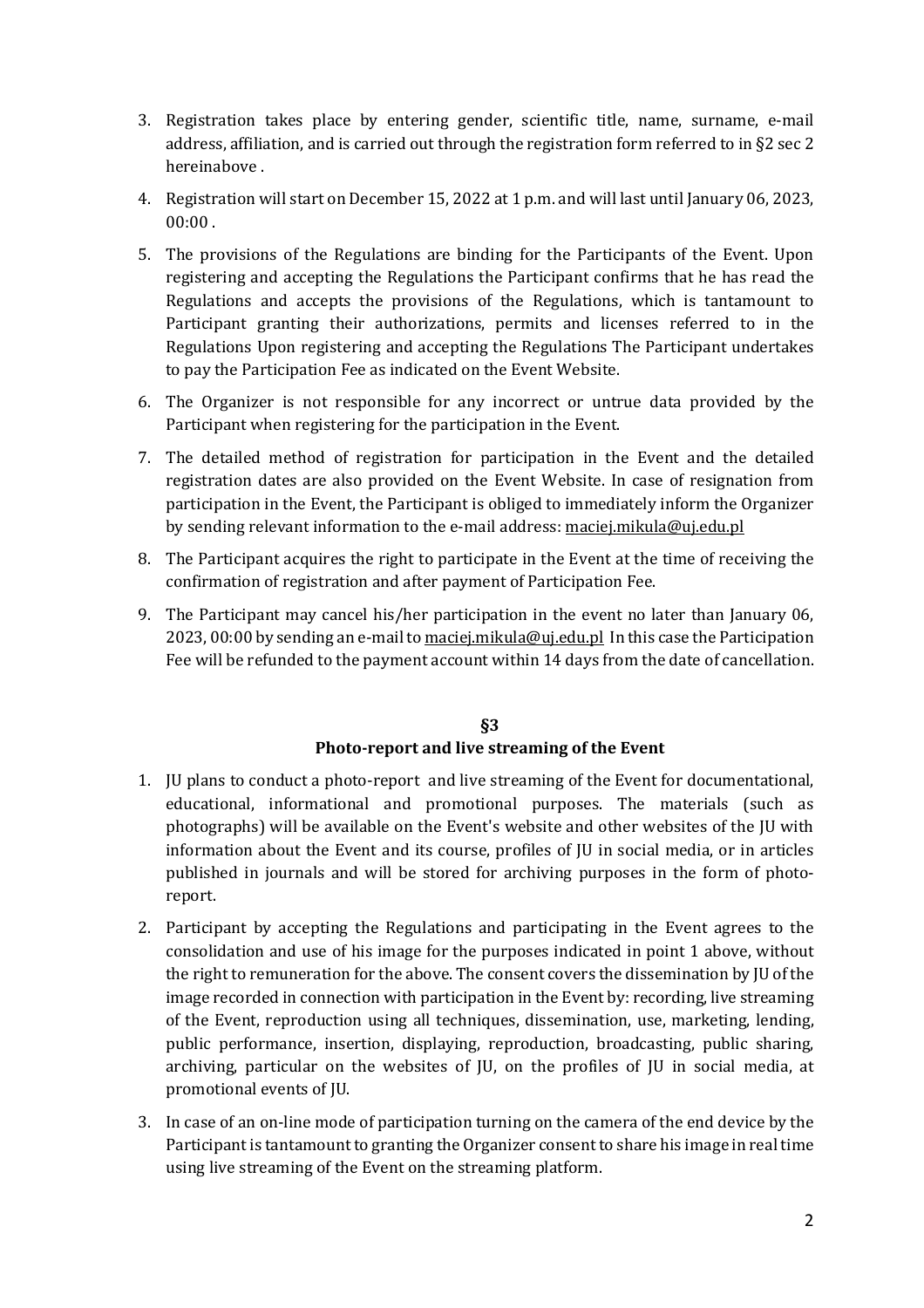- 4. Notwithstanding the provisions of sections above, upon presenting during oral presentation pursuant to the provisions of § 5 sec. 1 of the Regulations, the Participant who is a Speaker, expresses free, unlimited territorially, quantitatively and qualitatively consent to transferring his image for the purpose of sharing (playing) the Presentation in real time using live streaming and for the purposes of photorelation as mentioned in sec. 1-2 hereinabove.
- 5. It is forbidden to record and take photos by Participants during the Event without the prior consent of the Organizer.
- 6. The Organizer has the right to authorize other entities to use the image on the terms specified in this permit.
- 7. The recording made during the Event will be used by the Organizer only for the purpose of a possible transcription of the panel discussion.

### **§4 Rules for participation in the Event**

- 1. Participants accept the established rules of the Event and its program, and undertake not to influence its change and not to interrupt the course of the Event.
- 2. Participation in the Event takes place in Kraków, Gołębia st. 24, 31-007 Kraków. In case of an on-line mode participation in the Event will take place on the streaming platform designated by the Organizers, access to which will be sent to the Participant to the e-mail address provided by him/her during registration. In case of an on-line mode participation the details on the use of platform will be provided by the Organizer to the Participants on the Event's website.
- 3. Participation in the Event in an on-line mode of participation requires the Participant to have an ICT system that meets the following minimum technical requirements:
	- a) Internet access,
	- b) end device (e.g. computer, smartphone),
	- c) software that allows reading files in various formats (including text, sound, graphics, multimedia, video, etc.) and the current Chrome, Edge or Safari web browser.
- 4. The transmission includes the image of the speaker, his presentation, the image of the person asking the question and the panorama of the lecture room with the participants. The Participant's image will be available to other Participants. Participants will have the opportunity to actively participate in the Event. Participants actively participating in the Event agree to the consolidation and use of their image for the purposes indicated in this point and in §3, without the right to remuneration for the above.
- 5. The Organizer of the Event, by providing the Participants with conference materials, pays special attention to the necessity to respect intellectual property rights by the Participants. Participants undertake to use the materials provided to them by the Organizer only for their own personal use. Modifying, copying, sending, public performance and any use of these materials for commercial purposes requires prior written consent by the Organizer or by another authorized entity. Participants are fully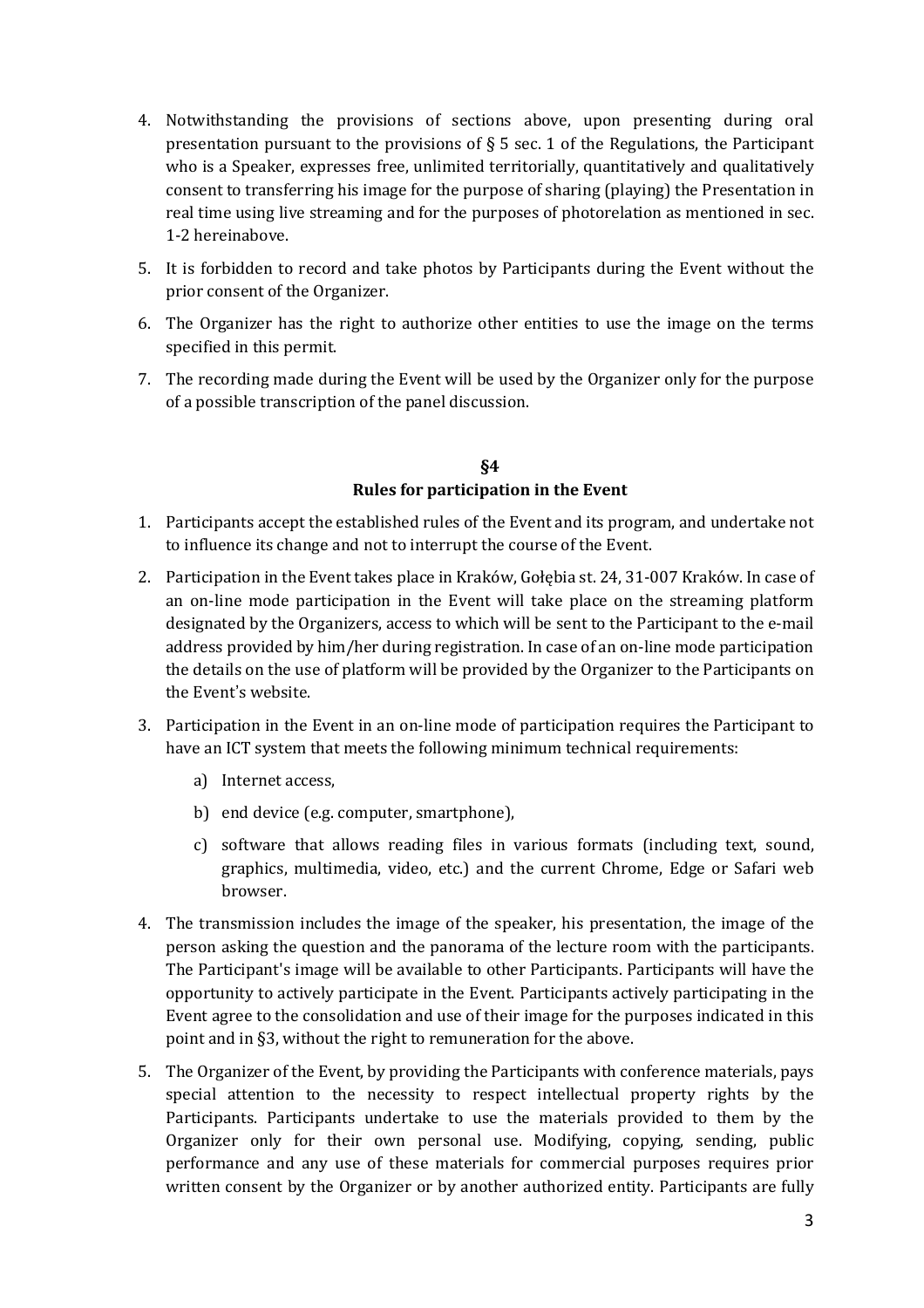liable for any damage caused as a result of their behaviour contrary to the above reservation.

#### **§5 Copyrights**

- 1. The Participant who will present his/her Speech during the Conference, hereinafter referred to as the "Speech" or "Presentation", while the above-mentioned participant is hereinafter referred to as the "Speaker", bears full responsibility for the form and content of the Speech and guarantees that the Speech will not infringe the rights and personal rights of third parties. The Speaker is obliged to deliver the Presentation to the Organizers in the form of PDF/docx/pttx file via e-mail: maciej.mikula@uj.edu.pl until January 06, 2023 and to transfer to the Organizers the proprietary copyrights to the Presentation in accordance with point 4.
- 2. The Speaker shall be entitled to the proprietary copyrights to the Speech to the extent allowing the transfer to the Organizers of proprietary copyrights in accordance with the provisions of this section. If any parts of the Speech are legally protected elements, the Speaker guarantees that he is entitled to use them to the extent necessary to prepare and present the Speech and transfer to the Organizers the proprietary copyrights to the Speech, as well as to grant the permits referred to in this paragraph, without the Organizers having to obtain additional consents and permits.
- 3. If any parts of the Speech are legally protected elements, the Speaker when sending the speech to the Organizer grants the Organizer a non-exclusive, unlimited territorially, quantitatively and qualitatively license with the right to grant a sub-license of the same scope as the license to use the legally protected elements in the extent and in the fields of use specified in section 4 below.
- 4. By January 10, 2023 at the latest, the Speaker shall conclude with the Organizers an agreement on the transfer of all proprietary copyrights to the Presentation and its individual elements (or grant a license as specified in section 3 hereinabove), including an exclusive right to allow to exercise derivative copyrights, without limitations regarding quality, time and territory, as well as the volume of use, using all available techniques and material media, on the terms set out in the agreement on the transfer of copyrights as well as in all fields of exploitations known at the time of conclusion of the agreement, including the fields analogous to those specified in Art. 50 of the Act on Copyright and Related Rights of February 4, 1994 (Journal of Laws of 2021, item 1062, as amended) and indicated by Organizers in agreement on the transfer of copyrights, , in particular in the hereinbelow specified fields of use:
	- a) publicly disclose the Presentation and publish the Presentation in any way, e.g. on websites, in any materials, etc.;
	- b) alter and process the Presentation, mainly use the Presentation to create new work;
	- c) include the Presentation to a database;
	- d) merge the Presentation with any other outputs or work;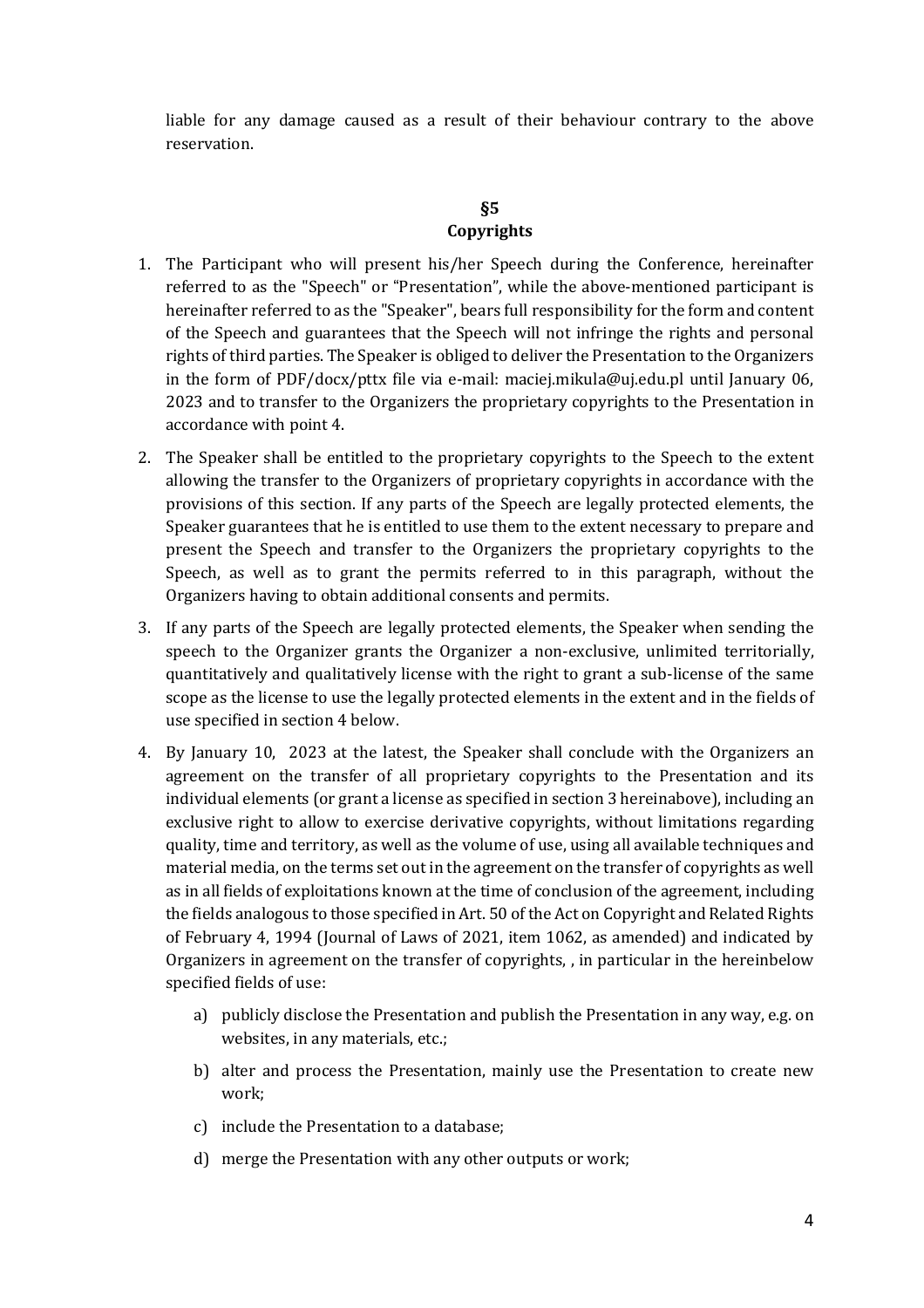- e) make copies of the Presentation;
- f) publicly distribute the Presentation;
- g) to deal with the Presentation in any other way that is attributable to the author.
- 5. Upon obtaining the proprietary copyrights to the Speech, the Organizers will be entitled to transfer them to third parties - in whole or in part, and grant them a license to use the Speech, with a scope analogous to the rights acquired by the Organizers, referred to in this paragraph.
- 6. The transfer to the Organizers of the proprietary copyrights to the Presentation will be free of charge for the statutory purposes of the Organizers.
- 7. Until the conclusion of the contract referred to in section 4 above, the Speaker undertakes not to encumber his proprietary copyrights to the Presentation in any way, transfer these rights to third parties, or grant authorizations, permits or licenses to use them, subject to sec. 8 below.
- 8. From the moment of sending the Presentation to the Organizer and until the conclusion of the contract referred to in section 3 above, the Speaker grants the Organizer a nonexclusive, unlimited territorially, quantitatively and qualitatively license with the right to grant a sub-license of the same scope as the license to use the Presentation in whole or in part, independently, as part of a collective work, in combination with works and elements freely selected by the Organizer (including Presentations by other Speakers as part of the so-called conference materials, referred to in the Regulations), as well as its studies, adaptations and all the created materials, graphics, fragments, shots, documentation - for information, documentation and educational purposes of the Event itself, including in particular its use, sharing on the Internet, Intranet, as well as part of any telecommunications services with the use of any systems and devices and on Organizer's websites. The license is granted in the fields of use referred to in section 3 above.

## **§6 Change of Regulations**

- 1. The Regulations are made available to participants on the Event's website in a version enabling its downloading.
- 2. JU reserves the right to amend the Regulations, in particular due to a change in generally applicable law and the need to adapt the Regulations to this change, change the Program of the Event, and increase of the security measures accompanying the Event, in particular due to restrictions, orders and bans related to the introduction of a pandemic state.
- 3. The amendment to the regulations will come into force upon its publication on the Event's website.

#### **§7 Safety rules**

- 1. JU prohibits conducting by Participants commercial, promotional and advertising activities during the Event, except where a given entity has obtained a separate consent of JU.
- 2. Participants are obliged to comply with the safety rules, health and safety and fire regulations in force at the premises where the Event is organized, and follow the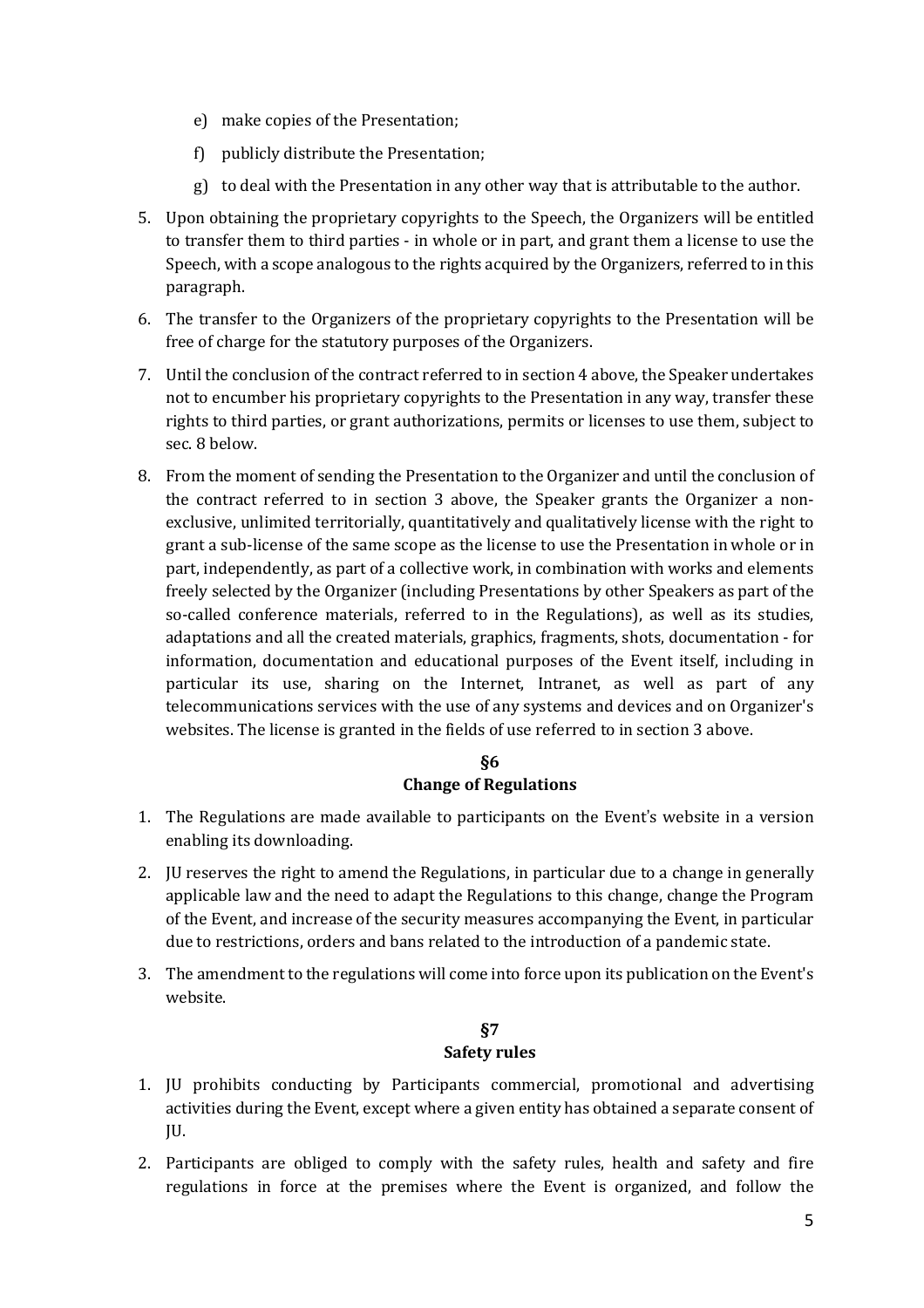instructions issued by the Event staff or services responsible for safety and order in this respect.

- 3. The Jagiellonian University is not responsible for items left and lost during the Event and for items left in clothing or backpacks left in the cloakroom, as well as in other public places on the premises of the Event and the Jagiellonian University.
- 4. The provision of sec. 3 above shall apply accordingly to bicycles, cars and other vehicles left on the premises of the Jagiellonian University.
- 5. The Jagiellonian University is entitled to inspect luggage and use a metal detector to limit the possibility of bringing dangerous objects to the Event area. The above authorization is intended to ensure the safety of the Participants, and the lack of consent to perform the above-mentioned entitlement by the Jagiellonian University is tantamount to resignation from participation in the Event.
- 6. Participants taking part in the event may not possess or bring to the premises of the Event and the Jagiellonian University:
	- a. any weapons, ammunition, items considered dangerous (e.g. a knife),
	- b. explosive, flammable and toxic materials,
	- c. long umbrellas,
	- d. animals, except guide dogs accompanying the disabled.
- 7. People who are drunk or under the influence of intoxicants, who behave in a way that could threaten the safety of other Participants and the Jagiellonian University, disturb the order of the Event, and violate generally accepted standards of conduct in public places are prohibited from entering the Event. The Event staff is entitled to oblige the person referred to in the preceding sentence to leave the Event area.
- 8. The Event's staff, in the event that the Participant disturbs public order, is entitled to:
	- a. identification of the Participant in order to establish his/her identity,
	- b. checking the contents of the Participant's luggage and clothing, especially in the event of suspicion that the person has the items referred to in §7 section 6,
	- c. summoning the Participant to behave appropriately,
	- d. demand that the Participant leave the Event area and apply all available means, including detention until the arrival of the Police, if the Participant, despite a prior warning, still behaves in a way that violates the safety and order of the Event.
- 9. The participant is fully liable for damages to property or persons belonging to the Jagiellonian University staff (employees and associates), caused by him or by persons under his care. The Participant is also responsible to the same extent as above towards other Participants.
- 10. In order to ensure safety on the premises of the Event, the Jagiellonian University may use monitoring covering the entire area of the Event, as well as its individual fragments. The rules of the monitoring can be found in the ordinance of the Rector of the Jagiellonian University concerning the regulations of the monitoring on the Jagiellonian University (zarządzenie nr 34 Rektora Uniwersytetu Jagiellońskiego z 16 maja 2019 roku w sprawie: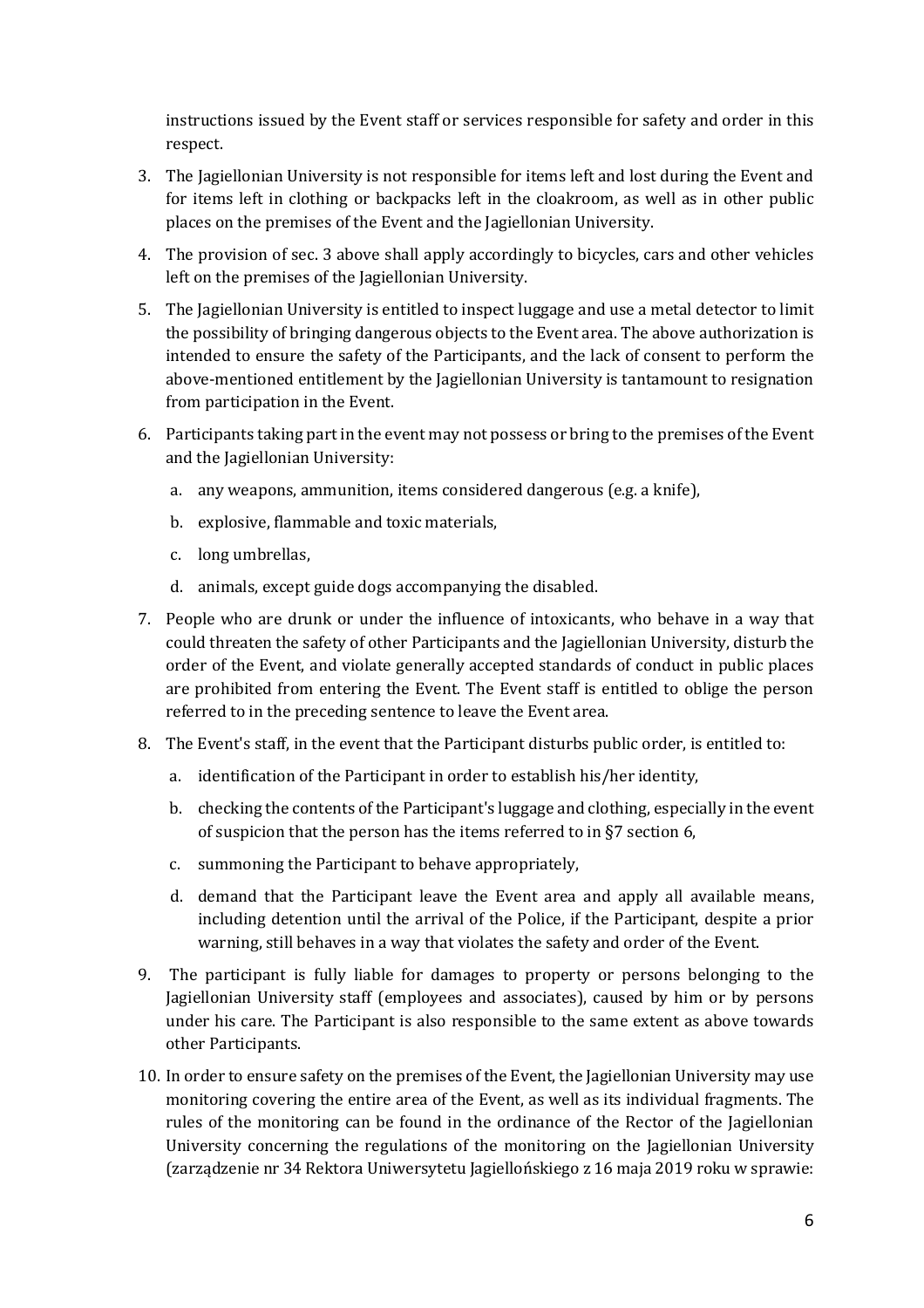Regulaminu monitoringu wizyjnego na Uniwersytecie Jagiellońskim z późn. zm.). The ordinance can be found in Public Information Bulletin of the Jagiellonian University.

- 11. The Jagiellonian University forbids smoking, drinking alcohol and taking intoxicants on the premises of the Event.
- 12. In the event of noticing a threat to the life and health of the Participants, the Participant is obliged to immediately inform the Event staff about it.
- 13. JU shall not be liable for events resulting from failure by the participants to comply with the Regulations, non- compliance by the Participants with the recommendations of JU and the instructions of the Event's staff and services responsible for order.
- 14. Participants accept the established rules for the course of the Event and its program, and undertake not to change it or disrupt the course of the Event. The Organizer is entitled to exclude from participation in the Event Participants who violate the provisions of the Regulations, in particular:
	- a. disrupt the course of the Event;
	- b. undertake actions that are inconsistent with the law, morally or against the legitimate interests of third parties;
	- c. take actions aimed at circumventing or indicating an attempt to circumvent the Regulations or the rules of holding the Event;
	- d. take actions that violate the legitimate interests of the Organizer or harm their image.
- 15. The Organizer of the Event is not responsible for:
	- 1. incorrect or faulty operation of the software used by the Participant;
	- 2. lack of or interruptions in access to the Internet for reasons attributable to the Participant;
	- 3. defectiveness of the computer equipment used by the Participant;
	- 4. incorrect operation of the application by the Participant;
	- 5. other circumstances preventing or hindering participation in the Event, not caused by the actions or omissions of the Organizer.
- 16. Participants are obliged to apply the rules of the sanitary regime covering the mouth and nose, keeping a safe distance and disinfecting hands – if it is provided for by generally applicable law.

### **§8 Processing of personal data**

In accordance with article 13 of Regulation (EU) 2016/679 of the European Parliament and of the Council of 27 April 2016 on the protection of individuals with regard to the processing of personal data and on the free movement of such data, and repealing Directive 95/46/ EC (General Data Protection Regulation, hereinafter the "GDPR"), JU informs that: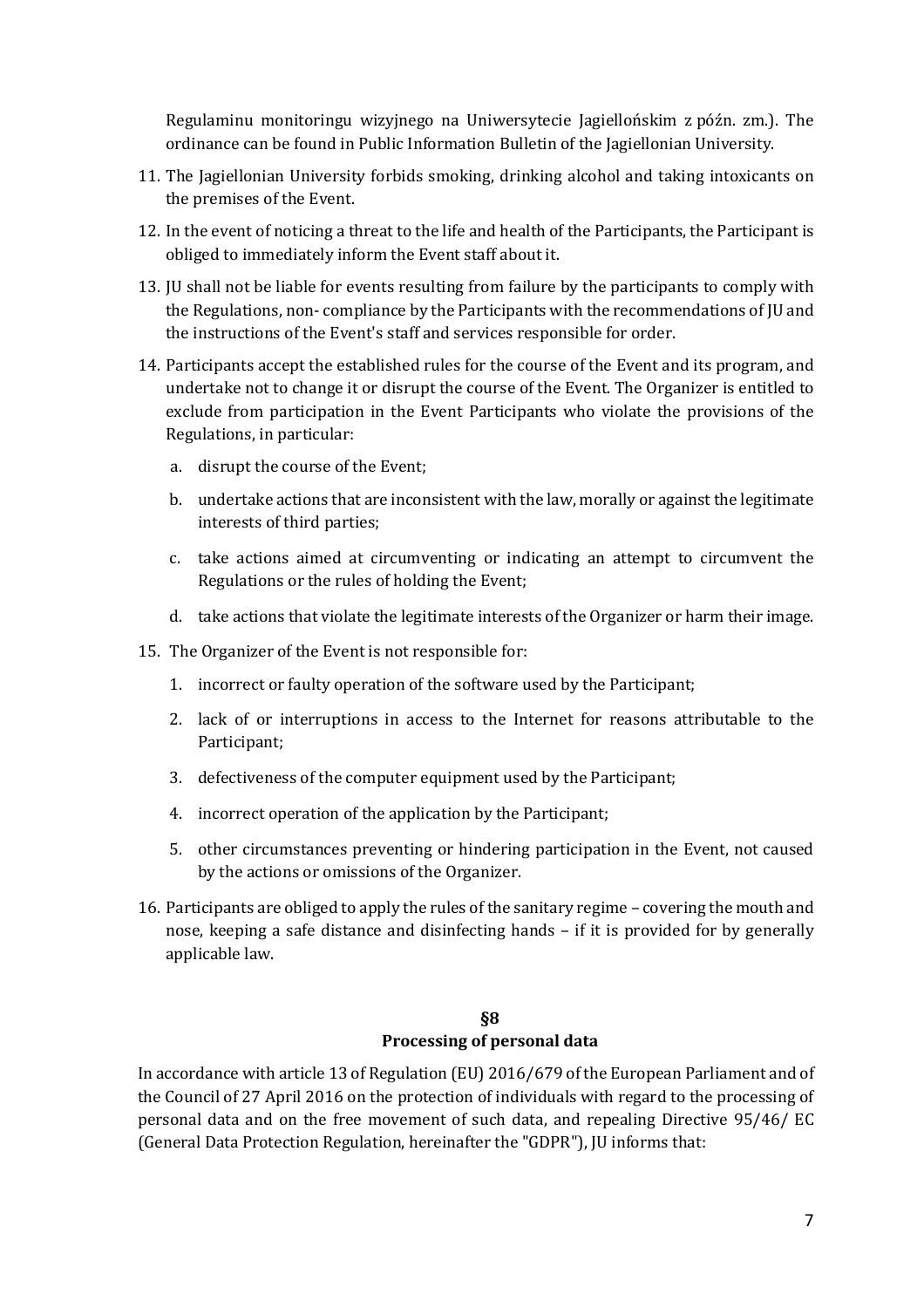- 1. The administrator of your personal data is JU, ul. Gołębia 24, 31-007 Kraków, represented by the Rector of JU.
- 2. JU has appointed a Data Protection Officer, ul. Czapskich 4, Kraków, room 27. Contact with the Inspector is possible by e-mail: iod@uj.edu.pl or by calling 12 663 12 25 - from Monday to Friday, from 8:00am to 3:00pm.
- 3. Your personal data will be processed for the purpose of:
	- a) implementation of the contract, the subject of which is participation in the Conference "*Ius commune* and local testamentary succession laws and customs (c. 1400-1620) ", as well registration for participation in the Conference and accepting applications, i.e. pursuant to art. 6 sec. 1 lit. b GDPR, on the basis of an agreement concluded by accepting the Regulations.
	- b) conducting a report from the Conference for educational purposes, documentation, information and promotion of the Organizers and the Conference itself - in relation to the Participants' personal data in the form of an image - on the basis of their consent, i.e. pursuant to art. 6 sec. 1 lit. a GDPR.
- 4. Providing your personal data is necessary to conclude a contract, participate in the Conference and deliver a Speech. Providing personal data in the field of image is voluntary.
- 5. Your personal data provided in the registration form will not be disclosed to third parties. Your personal data in the form of an image may be recorded on photos or videos from the Event and processed on the websites of JU and profiles of JU on social networks in a way that allows access by third parties for purposes related to the promotion of JU, including for the purpose of coverage of the Event - in accordance with §3 of the Regulations.
- 6. Your personal data will not be transferred to third countries (outside the European Economic Area) or to international organizations.
- 7. The recipients of your personal data are entities providing IT support in the organization of the Event - including the entity providing the software for registering for the Event.
- 8. Your personal data provided in the registration form will be processed until the end of the Event, and then for the period of limitation of claims that may result from participation in the Event.
- 9. Your personal data in the form of an image will be processed as part of the coverage of the event on the websites of JU and profiles of JU in social networks until the consent for image processing is withdrawn.
- 10. You have the right to: obtain information about the processing of personal data and rights under the GDPR, access to your data and rectify it, as well as the right to delete personal data from the administrator's collections (unless further processing is necessary for execution legal obligation or to determine, assert or defend claims), and the right to limit processing, data transfer, object to processing - in cases and under the conditions set out in the GDPR.
- 11. To the extent that processing takes place on the basis of consent, you also have the right to withdraw consent at any time without affecting the lawfulness of the processing that was carried out on the basis of consent before its withdrawal. Withdrawal of consent to the processing of personal data can be sent by e-mail to the following address: